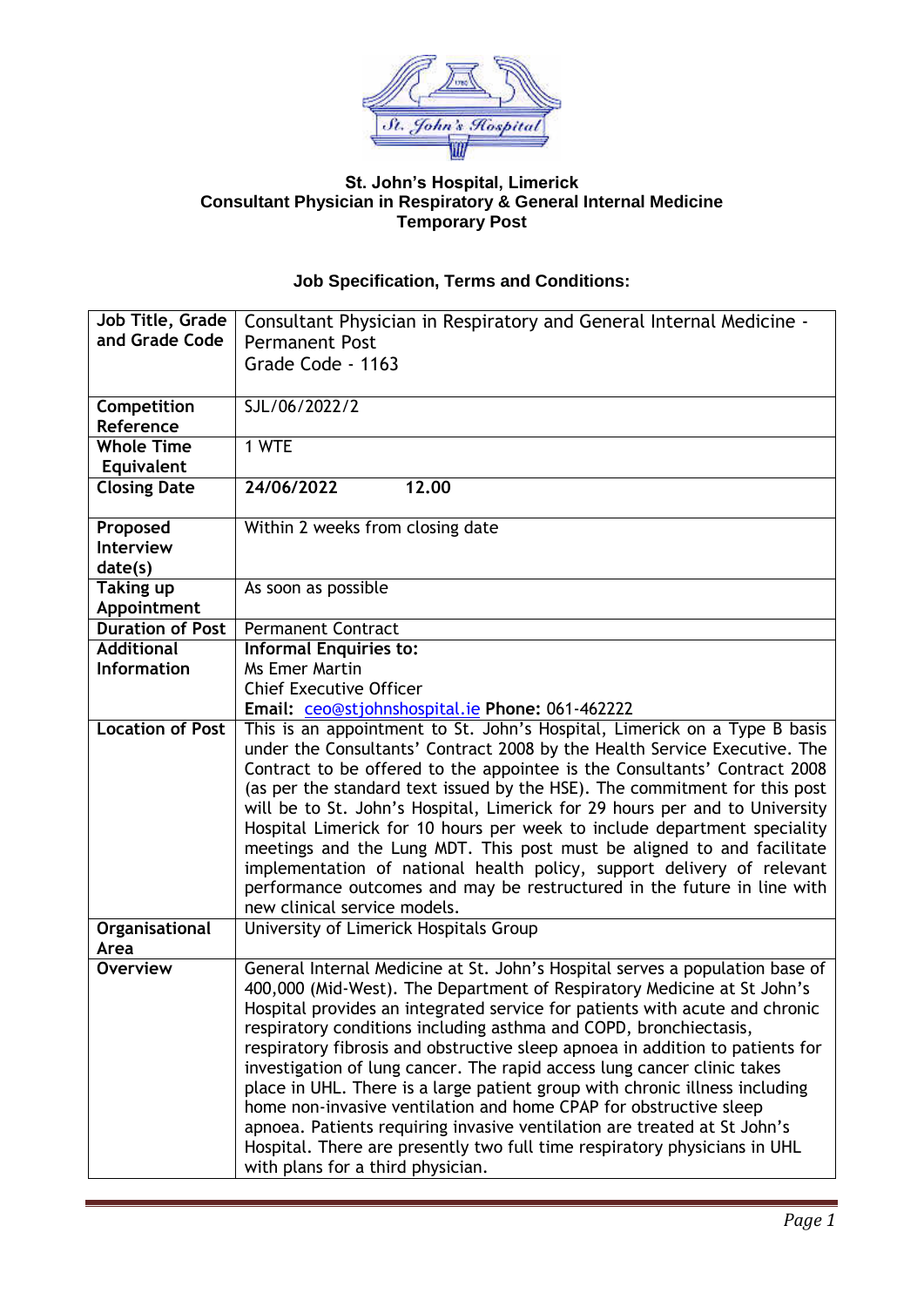| Service mission,  | St. John's is an acute General Public Voluntary Hospital, funded by the       |
|-------------------|-------------------------------------------------------------------------------|
| vision and        | Health Service Executive.                                                     |
| values            |                                                                               |
|                   | <b>Mission statement</b>                                                      |
|                   | Faithful to our tradition, we provide the highest possible standard of care   |
|                   | and treatment in a professional and compassionate manner to every person      |
|                   | who avails of our services.                                                   |
|                   |                                                                               |
|                   |                                                                               |
|                   | Aims and Objectives                                                           |
|                   | 1. To deliver high quality, safe and reliable healthcare in accordance        |
|                   | with evidence based best practice in an effectively managed and               |
|                   | maintained environment.                                                       |
|                   | 2. To provide healthcare based on the assessed needs and preferences          |
|                   | of our service users which ensures mutual respect, holistic care and          |
|                   | continuous learning, and training.                                            |
|                   | 3. To monitor, evaluate and continually improve our services.                 |
| <b>Details of</b> | What service does the unit provide?                                           |
| <b>Service</b>    | The successful candidate will provide Respiratory and General Internal        |
|                   | Medicine services at St John's Model 2S Hospital. St John's Hospital services |
|                   | include General Medical and Respiratory Inpatients, Outpatient clinics which  |
|                   | are primarily Respiratory, weekly bronchoscopy lists and sessional input to   |
|                   | our Medical Assessment Unit. St John's Hospital also provides an active       |
|                   | Pulmonary Rehabilitation Programme service and a Sleep Apnoea Clinic.         |
|                   |                                                                               |
|                   | <b>Referral and Access</b>                                                    |
|                   | Patients are primarily admitted to St. John's Hospital directly from the      |
|                   | Emergency Department at University Hospital Limerick, general medicine        |
|                   | patient transfers from UHL and the Medical Assessment Unit based at St.       |
|                   | John's Hospital. Many are frail elderly with multiple co-morbidities and      |
|                   |                                                                               |
|                   | general medical conditions.                                                   |
|                   |                                                                               |
|                   | <b>Recent Developments</b>                                                    |
|                   | $\Box$ Refurbished Day Unit with new Bronchoscopy Facilities                  |
|                   |                                                                               |
|                   | <b>Future developments</b>                                                    |
|                   | $\Box$ Proposal for a new, purpose built in-patient accommodation block with  |
|                   | excellent clinical facilities at St John's Hospital.                          |
|                   |                                                                               |
|                   | <b>TEAM STRUCTURE</b>                                                         |
|                   |                                                                               |
|                   | St. John's Hospital                                                           |
|                   | 1:4 on call rota                                                              |
|                   | The team consists of                                                          |
|                   | 2 Registrar's                                                                 |
|                   | 1 Senior House Officer                                                        |
|                   | 1 Intern per Team                                                             |
|                   |                                                                               |
|                   | Clinical Nurse Specialists in Respiratory Medicine, Diabetes Mellitus,        |
|                   | Continence Care, Infection Prevention and Control, Tissue Viability, Pain and |
|                   | Palliative Care support this service. In addition, within the team structure  |
|                   | we have substantial input from Pharmacy and Physiotherapy services.           |
|                   |                                                                               |
|                   | <b>AREA COVERED</b>                                                           |
|                   | Geographical area covered is Limerick City, Co Limerick, Co Clare and North   |
|                   | Tipperary                                                                     |
|                   |                                                                               |
|                   |                                                                               |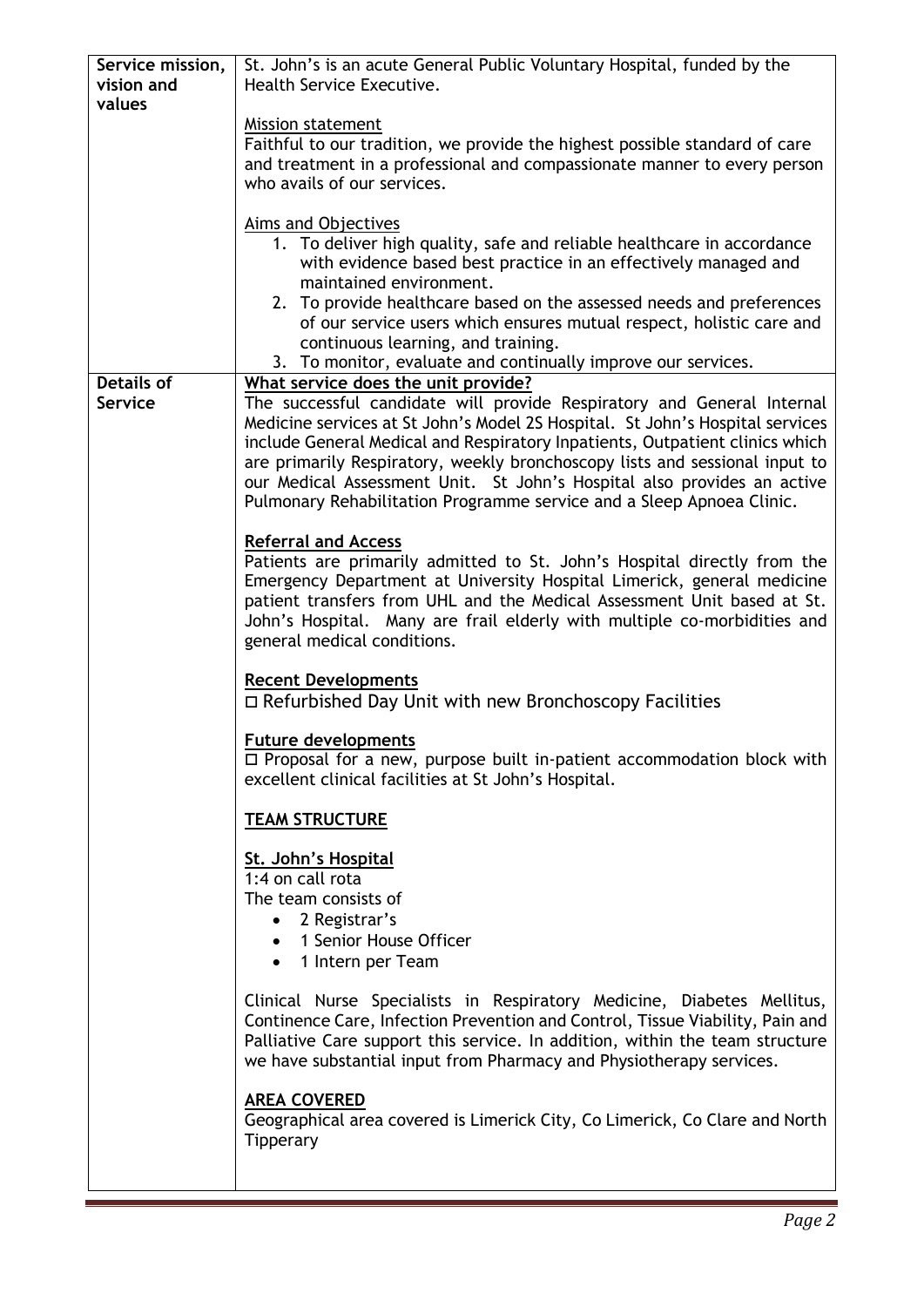|                                | On-Call<br>The on-call rota for acute medicine covers all adults over the age of 16 years<br>and the rota is 1:4 on weekdays and 1:4 on weekends.<br>Consultant ward rounds are carried out daily.<br><b>Teaching, Audit, CNME and Study leave</b><br>The post requires, as one of its principal responsibilities,<br>commitment to the teaching of NCHDs rotating through University of<br>Limerick Hospital Group. The postholder is expected to lead the<br>weekly academic teaching round and to participate in other<br>postgraduate activities as required. The postholder will have access<br>to the Clinical Education and Research Centre (CERC) based at |
|--------------------------------|--------------------------------------------------------------------------------------------------------------------------------------------------------------------------------------------------------------------------------------------------------------------------------------------------------------------------------------------------------------------------------------------------------------------------------------------------------------------------------------------------------------------------------------------------------------------------------------------------------------------------------------------------------------------|
|                                | University Hospital Limerick, Grand Round presentations and medical                                                                                                                                                                                                                                                                                                                                                                                                                                                                                                                                                                                                |
| Reporting                      | case conferences via Group-wide videoconferencing facilities.<br>The Consultant's reporting relationship and accountability for the discharge                                                                                                                                                                                                                                                                                                                                                                                                                                                                                                                      |
| <b>Arrangements</b>            | of his/her contract is:                                                                                                                                                                                                                                                                                                                                                                                                                                                                                                                                                                                                                                            |
|                                | to the Chief Executive Officer/General Manager/Master of the<br>$\mathbf{i}$<br>hospital (or other employing institution) through his/her Clinical<br>Director <sup>1</sup> (where such is in place). The Hospital Group Chief<br>Executive Officer or Chief Officer, Community Health<br>Organisation may require the Consultant to report to him/her<br>from time to time.                                                                                                                                                                                                                                                                                       |
| Purpose of the<br>Post         | To act as a Consultant Physician within St. John's Hospital and within a team<br>based model of care, sharing infrastructures, NCHD and support staff but<br>retaining named Consultants' responsibility for individual patients.<br>Participate in the delivery of nephrology services.                                                                                                                                                                                                                                                                                                                                                                           |
| <b>Principle Duties</b>        | <b>Standard Duties and responsibilities</b>                                                                                                                                                                                                                                                                                                                                                                                                                                                                                                                                                                                                                        |
| and<br><b>Responsibilities</b> | a) To participate in development of and undertake all duties and<br>functions pertinent to the Consultant's area of competence, as set out<br>within the Clinical Directorate Service Plan and in line with policies as<br>specified by the Employer.<br>b) To ensure that duties and functions are undertaken in a manner that<br>minimises delays for patients and possible disruption of services.                                                                                                                                                                                                                                                              |
|                                | c) To work within the framework of the hospital / agency's service plan<br>and/or levels of service (volume, types etc.) as determined by the<br>Employer. Service planning for individual clinical services will be<br>progressed through the Clinical Directorate structure or other<br>arrangements as apply.                                                                                                                                                                                                                                                                                                                                                   |
|                                | d) To co-operate with the expeditious implementation of the Disciplinary<br>Procedure.                                                                                                                                                                                                                                                                                                                                                                                                                                                                                                                                                                             |
|                                | e) To formally review the execution of the Clinical Directorate Service<br>Plan with the Clinical Director / Employer periodically. The Clinical<br>Directorate Service Plan shall be reviewed periodically at the request<br>of the Consultant or Clinical Director / Employer. The Consultant may<br>initially seek internal review of the determinations of the Clinical<br>Director regarding the Service Plan.                                                                                                                                                                                                                                                |

1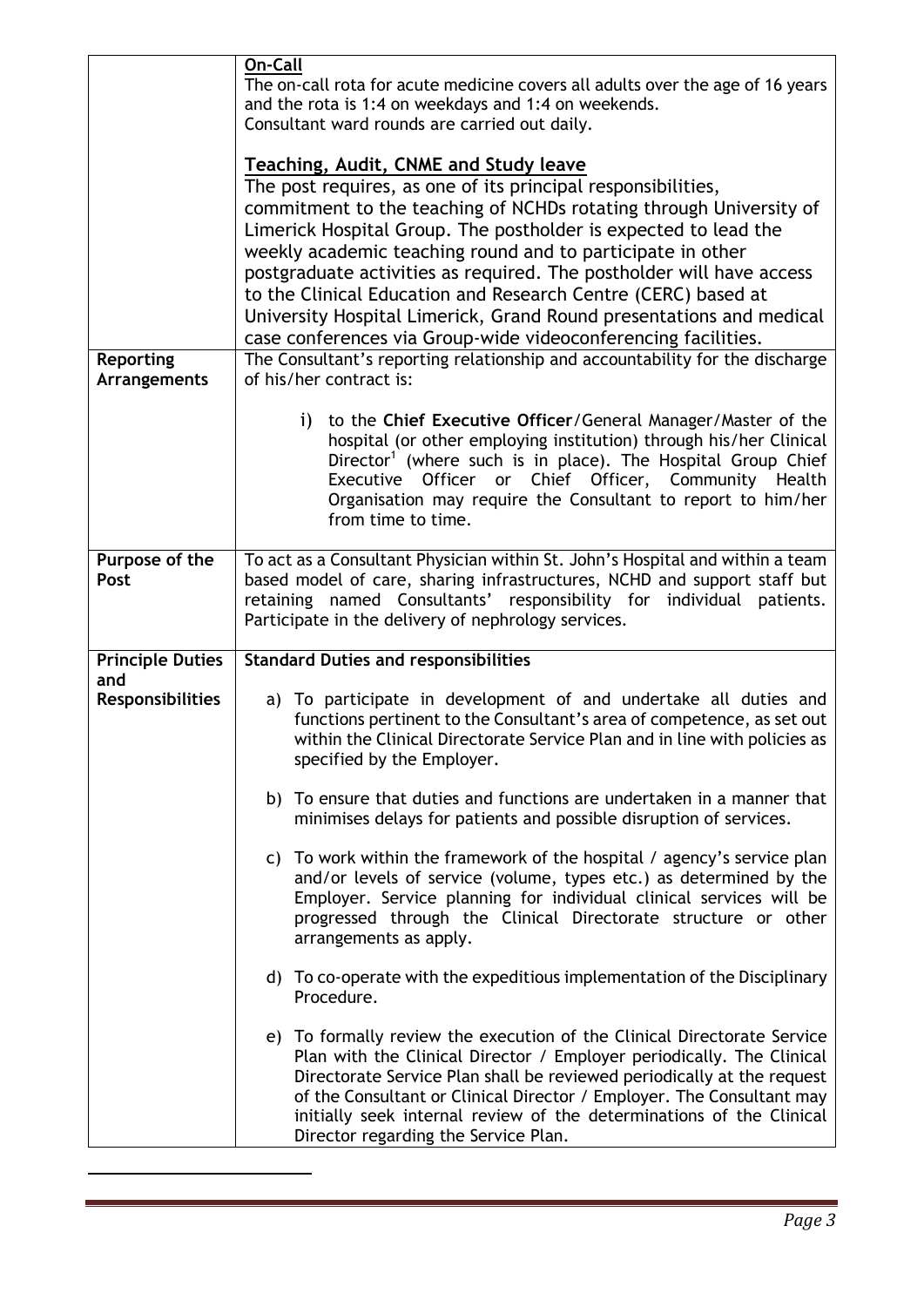| f) To participate in the development and operation of the Clinical<br>Directorate structure and in such management or representative<br>structures as are in place or being developed. The Consultant shall<br>receive training and support to enable him/her to participate fully in<br>such structures.                                                                                                                                                                                                                                                                                      |
|------------------------------------------------------------------------------------------------------------------------------------------------------------------------------------------------------------------------------------------------------------------------------------------------------------------------------------------------------------------------------------------------------------------------------------------------------------------------------------------------------------------------------------------------------------------------------------------------|
| g) To provide, as appropriate, consultation in the Consultant's area of<br>designated expertise in respect of patients of other Consultants at<br>their request.                                                                                                                                                                                                                                                                                                                                                                                                                               |
| h) To ensure in consultation with the Clinical Director that appropriate<br>medical cover is available at all times having due regard to the<br>implementation of the European Working Time Directive as it relates<br>to doctors in training.                                                                                                                                                                                                                                                                                                                                                 |
| To supervise and be responsible for diagnosis, treatment and care<br>$\mathbf{i}$<br>provided by non-Consultant Hospital Doctors (NCHDs) treating<br>patients under the Consultant's care.                                                                                                                                                                                                                                                                                                                                                                                                     |
| j) To participate as a right and obligation in selection processes for non-<br>Consultant Hospital Doctors and other staff as appropriate. The<br>Employer will provide training as required. The Employer shall ensure<br>that a Consultant representative of the relevant specialty / sub-<br>specialty is involved in the selection process.                                                                                                                                                                                                                                                |
| k) To participate in clinical audit and proactive risk management and<br>facilitate production of all data/information required for same in<br>accordance with regulatory, statutory and corporate policies and<br>procedures.                                                                                                                                                                                                                                                                                                                                                                 |
| $\mathbf{U}$<br>To participate in and facilitate production of all data/information<br>required to validate delivery of duties and functions and inform<br>planning and management of service delivery.                                                                                                                                                                                                                                                                                                                                                                                        |
| Operational, strategic, developmental, clinical, administrative and other<br>duties that will apply to the post:                                                                                                                                                                                                                                                                                                                                                                                                                                                                               |
| <b>Key Responsibilities</b><br>St. John's Hospital inpatient workload is circa 25 patients. These are<br>generally referred from University Hospital Limerick or admitted from the<br>Medical Assessment Unit. In addition to management of general internal<br>medicine in this patient group, there is also a consultation service with<br>additional speciality and nurse speciality support in the outpatient setting.<br>There is a multi-disciplinary approach to patient care at St. John's Hospital<br>with additional support from Nurse Specialists, Physiotherapy, and<br>Pharmacy. |
| Doing the Job<br>The service is consultant driven with daily ward rounds. There is 1:4 on call<br>rota for general internal medicine at St. John's Hospital.                                                                                                                                                                                                                                                                                                                                                                                                                                   |
| <b>Key Tasks</b><br>In-patient patient care, teaching and supervision of NCHDs in preparation for<br>membership exams as well as outpatient care; a multi-disciplinary approach<br>is taken and family meetings with input from A Discharge Planning<br>coordinator are carried out on a regular basis.                                                                                                                                                                                                                                                                                        |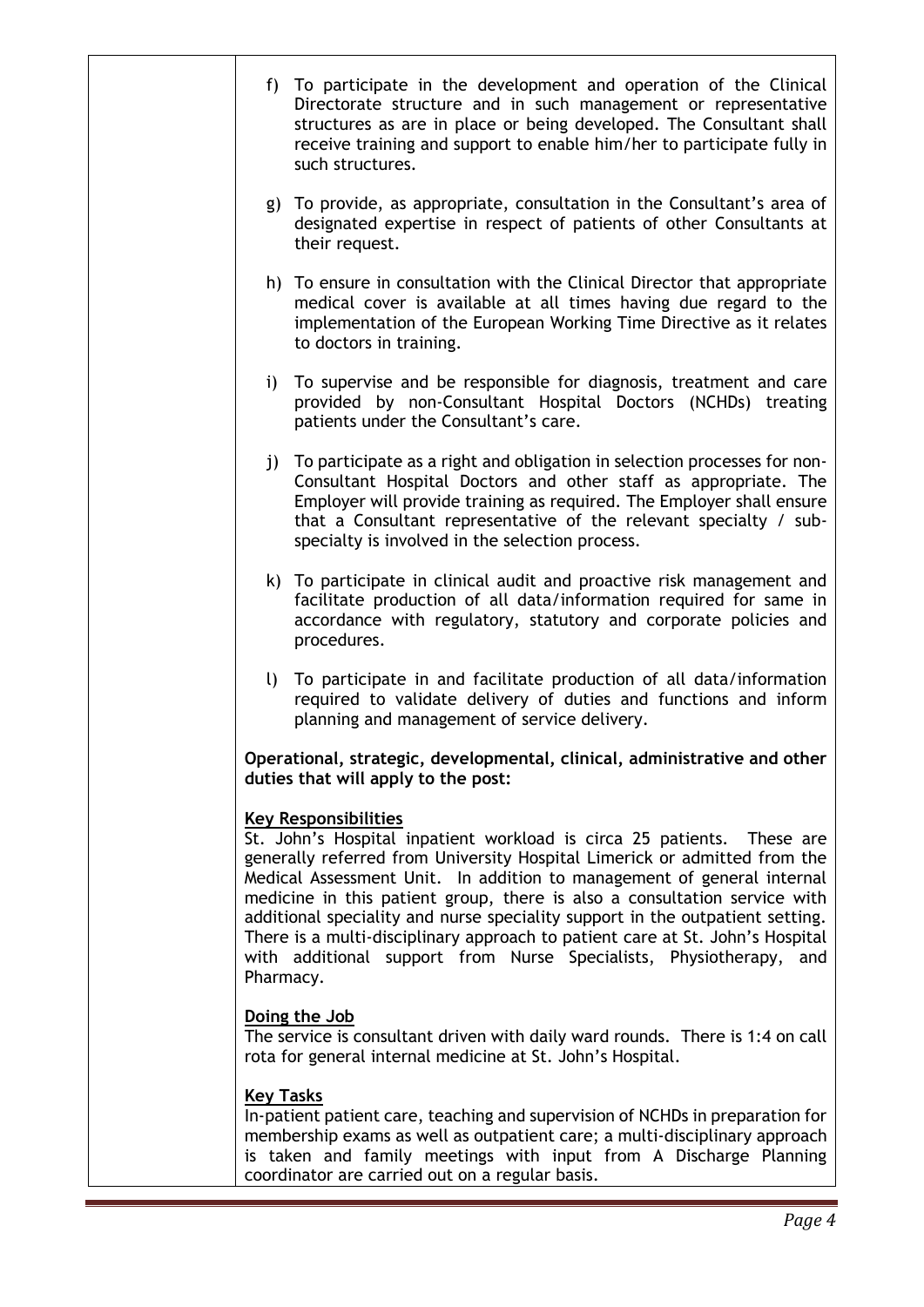|                                                                          | Most Important Aspects of the Job<br>Dedicated team work with patient focused care.<br><b>Responsibilities</b><br>Inpatient, Outpatient, NCHD's, Team work, On call<br><b>Spend Most Time Doing</b><br>Inpatient Care, Outpatient clinics, Administration which<br>includes<br>participation in the medical board at St. John's Hospital and the Department<br>of Medicine at UHL.<br><b>Managerial Responsibilities</b><br>Weekly meetings with Deputy Chief Executive and participation in<br>Department of Medicine meetings at UHL. Involvement at committee level |
|--------------------------------------------------------------------------|------------------------------------------------------------------------------------------------------------------------------------------------------------------------------------------------------------------------------------------------------------------------------------------------------------------------------------------------------------------------------------------------------------------------------------------------------------------------------------------------------------------------------------------------------------------------|
|                                                                          | include drugs and therapeutics committee and clinical audit committee.<br>The above Job Description is not intended to be a comprehensive list of<br>all duties involved and consequently, the post holder may be required<br>to perform other duties as appropriate to the post which may be<br>assigned to him/her from time to time and to contribute to the<br>development of the post while in office.                                                                                                                                                            |
| Eligibility<br>Criteria<br><b>Qualifications</b><br>and/or<br>experience | <b>Professional Qualifications</b><br>Registration as a specialist in the Specialist Division of the Register<br>of Medical Practitioners maintained by the Medical Council in Ireland<br>in the specialty of one of the following:<br>Respiratory<br>$\bullet$                                                                                                                                                                                                                                                                                                        |
|                                                                          | Entry to competition / recruitment process<br>No candidate will be appointed as a Medical Consultant unless (s)he<br>is registered as a Specialist in the Specialist Division of the Register<br>of Medical Practitioners maintained by the Medical Council of<br>Ireland.                                                                                                                                                                                                                                                                                             |
|                                                                          | Age<br>Age restriction shall only apply to a candidate where he/she is not<br>classified as a new entrant (within the meaning of the Public Service<br>Superannuation (Miscellaneous Provisions) Act, 2004). A candidate<br>who is not classified as a new entrant must be under 65 years of age<br>on the first day of the month in which the latest date for receiving<br>completed application forms for the office occurs.                                                                                                                                         |
|                                                                          | <b>Health</b><br>A candidate for and any person holding the post must be fully<br>competent and capable of undertaking the duties attached to the<br>post and be in a state of health such as would indicate a reasonable<br>prospect of ability to render regular and efficient service.                                                                                                                                                                                                                                                                              |
|                                                                          | Character<br>A candidate for and any person holding the post must be of good<br>character.                                                                                                                                                                                                                                                                                                                                                                                                                                                                             |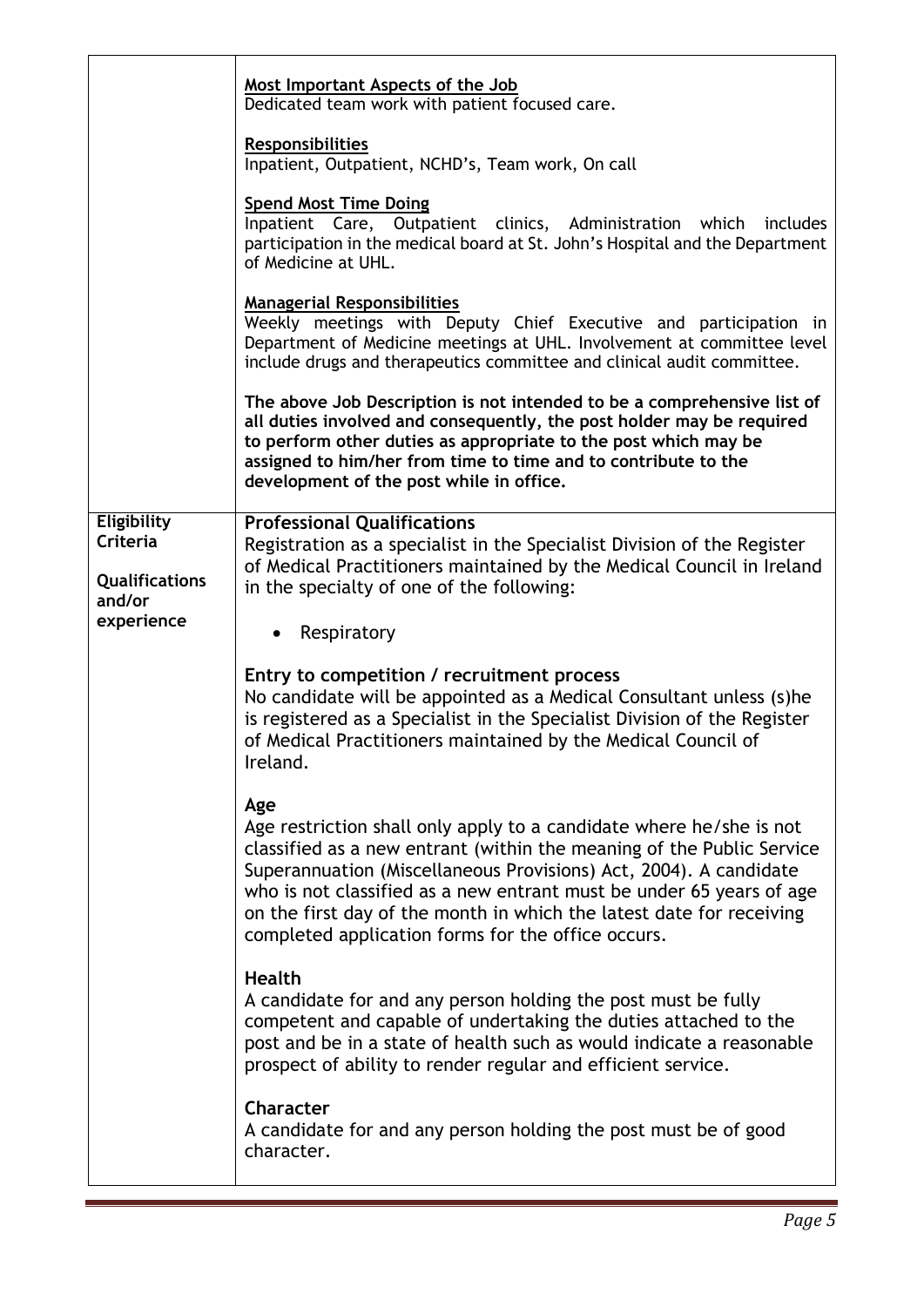|                                                                 | Entry to competition and subsequent appointment<br>For the purposes of eligibility for entry to any competition or<br>recruitment process associated with this post, a candidate must fulfil<br>the eligibility requirements laid down in the information pack for the<br>post. The successful interviewee must be registered as a Specialist<br>in the relevant specialty on the Specialist Division of the Register of<br>Medical Practitioners maintained by the Medical Council of Ireland<br>before taking up appointment. The candidate will be allowed a max<br>of 180 calendar days from date of interview to secure this<br>registration and produce evidence of special interest training where<br>relevant<br>Should the successful candidate not be registered as a Specialist at<br>that time, the post may be offered to the next suitable candidate<br>(or, in the case of HSE posts, the Public Appointments Service may<br>choose not to recommend that candidate to the employer). Should<br>no suitable candidate exist, a further recruitment process may be<br>initiated.<br>Section 62 Post (If Applicable)<br>It is noted that this post of Consultant in Medicine is considered to<br>carry with it duties involving the teaching of clinical medicine<br>and/or the conduct of medical research under the direction of St. |
|-----------------------------------------------------------------|-----------------------------------------------------------------------------------------------------------------------------------------------------------------------------------------------------------------------------------------------------------------------------------------------------------------------------------------------------------------------------------------------------------------------------------------------------------------------------------------------------------------------------------------------------------------------------------------------------------------------------------------------------------------------------------------------------------------------------------------------------------------------------------------------------------------------------------------------------------------------------------------------------------------------------------------------------------------------------------------------------------------------------------------------------------------------------------------------------------------------------------------------------------------------------------------------------------------------------------------------------------------------------------------------------------------------------------------------------|
|                                                                 | John's Hospital, Therefore this post is considered a Section 62 post<br>under the Health Act 1953 as amended by the Health Act 2004.                                                                                                                                                                                                                                                                                                                                                                                                                                                                                                                                                                                                                                                                                                                                                                                                                                                                                                                                                                                                                                                                                                                                                                                                                |
| <b>Essential Skills,</b><br>competencies<br>and/or<br>knowledge | Leadership<br>Develops networks and works in partnership with<br>patients/service users, carers and colleagues within and<br>across systems to deliver and improve services.<br>Builds and maintains relationships, listening, supporting<br>others, gaining trust and showing understanding.<br>Encourages contribution creating an environment where<br>others have the opportunity to contribute.<br>Works within teams to deliver and improve services.                                                                                                                                                                                                                                                                                                                                                                                                                                                                                                                                                                                                                                                                                                                                                                                                                                                                                         |
|                                                                 | <b>Managing Services</b><br>Contributes to the development of business and service plans<br>to achieve service goals.<br>Manages resources to ensure the delivery of safe and efficient<br>services.<br>Manages people by providing direction, reviewing<br>performance, motivating others and promoting equality and<br>diversity.<br>Manages performance, holding themselves and others<br>$\bullet$<br>accountable for service outcomes.                                                                                                                                                                                                                                                                                                                                                                                                                                                                                                                                                                                                                                                                                                                                                                                                                                                                                                         |
|                                                                 | <b>Supporting Change</b><br>Identify the contexts for change, demonstrating awareness of<br>the political, social, technical, economic, organisational and<br>professional environment.<br>Applies knowledge and evidence, gathering information to                                                                                                                                                                                                                                                                                                                                                                                                                                                                                                                                                                                                                                                                                                                                                                                                                                                                                                                                                                                                                                                                                                 |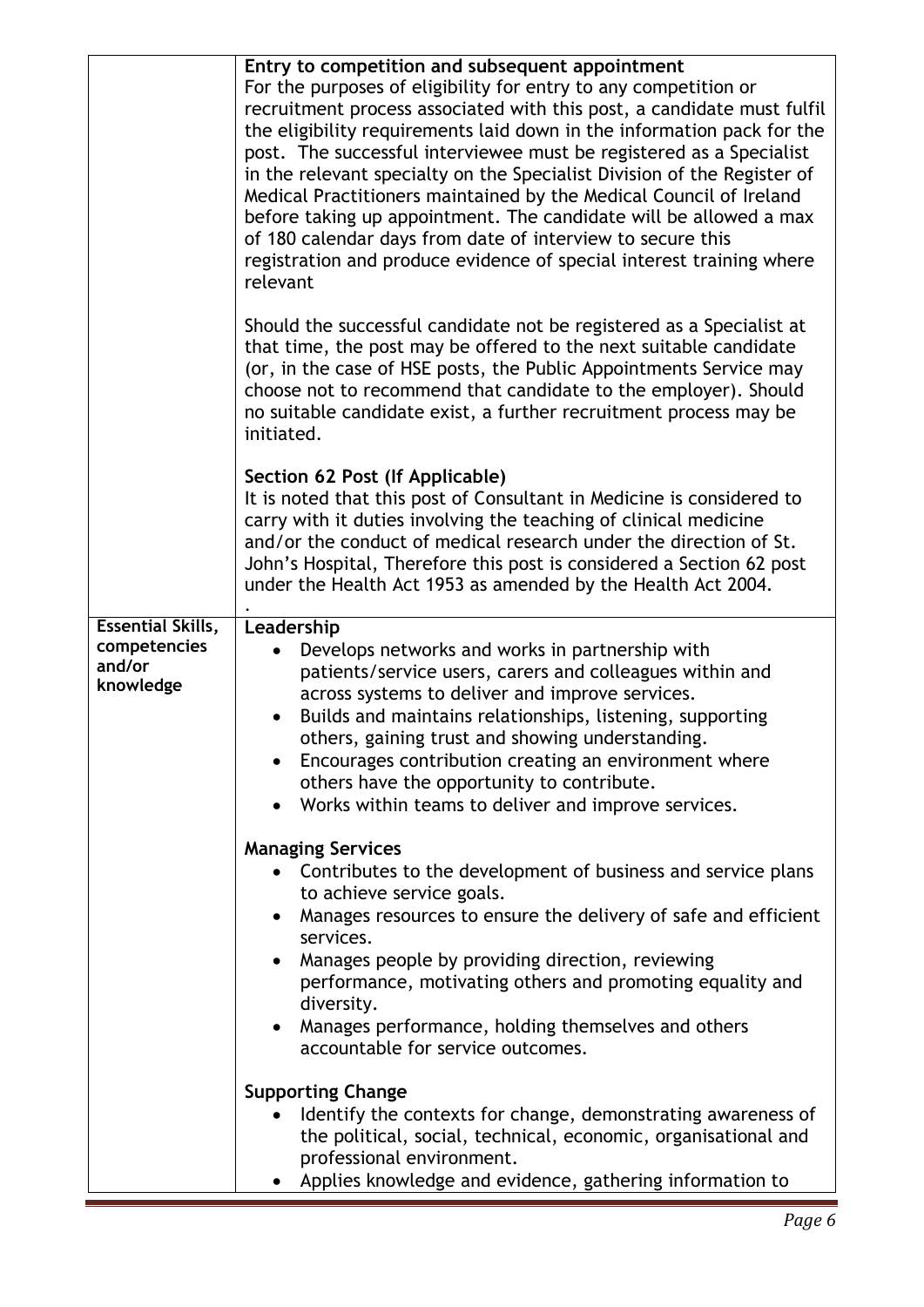|                                                                                                                    | produce an evidence-based challenge to systems and<br>processes in order to identify opportunities for service<br>improvement.<br>Makes sound evidence based decisions consistent with the<br>values and priorities of the organisation and profession.<br>Measures and evaluates outcomes taking corrective action<br>where necessary and being accountable for decisions.<br><b>Improving Services</b><br>Ensures patient safety by assessing and managing the risk to<br>patients associated with service developments, balancing<br>economic considerations with the need for patient safety.<br>Critically evaluates services to identify where services can be<br>improved, working individually or as part of a team.<br>Encourages improvement and innovation, creating a climate of<br>$\bullet$<br>continuous service improvement.<br>Facilitates transformation, actively contributing to change<br>$\bullet$<br>processes that lead to improved healthcare.<br><b>Demonstrating Personal Qualities</b><br>Is aware of own values, principles and assumptions and is able<br>to learn from experience.<br>Organises and manages self while taking account of the needs<br>$\bullet$<br>and priorities of others.<br>• Learns through participating in continuing professional<br>development and from experience and feedback.<br>Acts with integrity, behaving in an open, honest and ethical<br>manner. |
|--------------------------------------------------------------------------------------------------------------------|----------------------------------------------------------------------------------------------------------------------------------------------------------------------------------------------------------------------------------------------------------------------------------------------------------------------------------------------------------------------------------------------------------------------------------------------------------------------------------------------------------------------------------------------------------------------------------------------------------------------------------------------------------------------------------------------------------------------------------------------------------------------------------------------------------------------------------------------------------------------------------------------------------------------------------------------------------------------------------------------------------------------------------------------------------------------------------------------------------------------------------------------------------------------------------------------------------------------------------------------------------------------------------------------------------------------------------------------------------------------------------------------------------------------|
| <b>Competition</b><br><b>Specific</b><br><b>Selection</b><br><b>Process</b><br>Short listing /<br><b>Interview</b> | A ranking and or shortlisting exercise may be carried out on the basis<br>of information supplied in your application form. The criteria for<br>ranking and or shortlisting are based on the requirements of the post<br>as outlined in the eligibility criteria and skills, competencies and/or<br>knowledge section of this job specification. Therefore, it is very<br>important that you think about your experience in light of those<br>requirements.<br>Failure to include information regarding these requirements may<br>result in you not being called forward to the next stage of the<br>selection process.                                                                                                                                                                                                                                                                                                                                                                                                                                                                                                                                                                                                                                                                                                                                                                                              |
| <b>Children First</b><br><b>Act 2015</b>                                                                           | This post is covered by Schedule 2 of the Children First Act 2015 which<br>specifies a registered medical practitioner as a Mandated Person for<br>the purposes of the Act. Appointment to this post appoints one as a<br>"mandated person" in accordance with Schedule 2 of the Act. You<br>will remain a mandated person for the duration of your appointment<br>to your current post or for the duration of your appointment to such<br>other post as is included in the categories specified in the Act. Upon<br>appointment you will be expected to complete the Children First e-<br>Learning module on HSELand and any other training deemed relevant<br>by your Supervisor to enable you to carry out your responsibilities                                                                                                                                                                                                                                                                                                                                                                                                                                                                                                                                                                                                                                                                                  |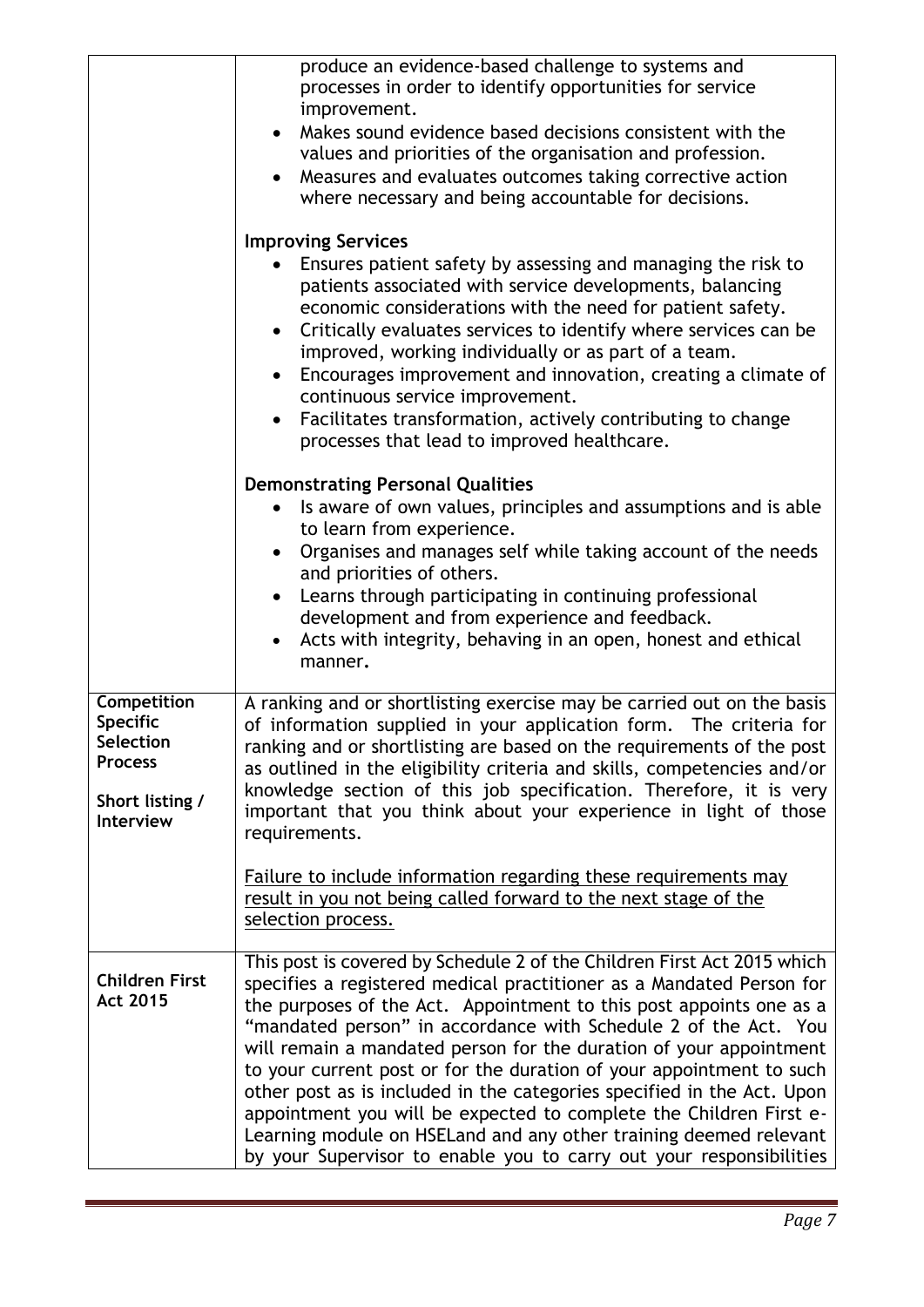|                                                                                                   | under the Act accordingly. Further information about your               |
|---------------------------------------------------------------------------------------------------|-------------------------------------------------------------------------|
|                                                                                                   | responsibilities under the Act will be provided upon appointment.       |
| Code of                                                                                           | The Public Appointment Service will run this campaign in compliance     |
| <b>Practice</b>                                                                                   | with the Code of Practice prepared by the Commissioners for Public      |
|                                                                                                   | Service Appointments (CPSA). The Code of Practice sets out how the      |
|                                                                                                   | core principles of probity, merit, equity and fairness might be applied |
|                                                                                                   |                                                                         |
|                                                                                                   | on a principle basis. The Codes also specifies the responsibilities     |
|                                                                                                   | placed on candidates, feedback facilities for applicants on matters     |
|                                                                                                   | relating to their application when requested, and outlines procedures   |
|                                                                                                   | in relation to requests for a review of the recruitment and selection   |
|                                                                                                   | process and review in relation to allegations of a breach of the Code   |
|                                                                                                   | of Practice. Additional information on the HSE's review process is      |
|                                                                                                   | available in the document posted with each vacancy entitled "Code       |
|                                                                                                   | of Practice, information for candidates. "                              |
|                                                                                                   |                                                                         |
|                                                                                                   |                                                                         |
|                                                                                                   | Codes of practice are published by the CPSA and are available on        |
|                                                                                                   | www.cpsa.ie                                                             |
| The reform programme outlined for the health services may impact on this role and as              |                                                                         |
| structures change the job description may be reviewed.                                            |                                                                         |
|                                                                                                   |                                                                         |
| This job description is a guide to the general range of duties assigned to the post holder. It is |                                                                         |
| intended to be neither definitive nor restrictive and is subject to periodic review with the      |                                                                         |
| employee concerned.                                                                               |                                                                         |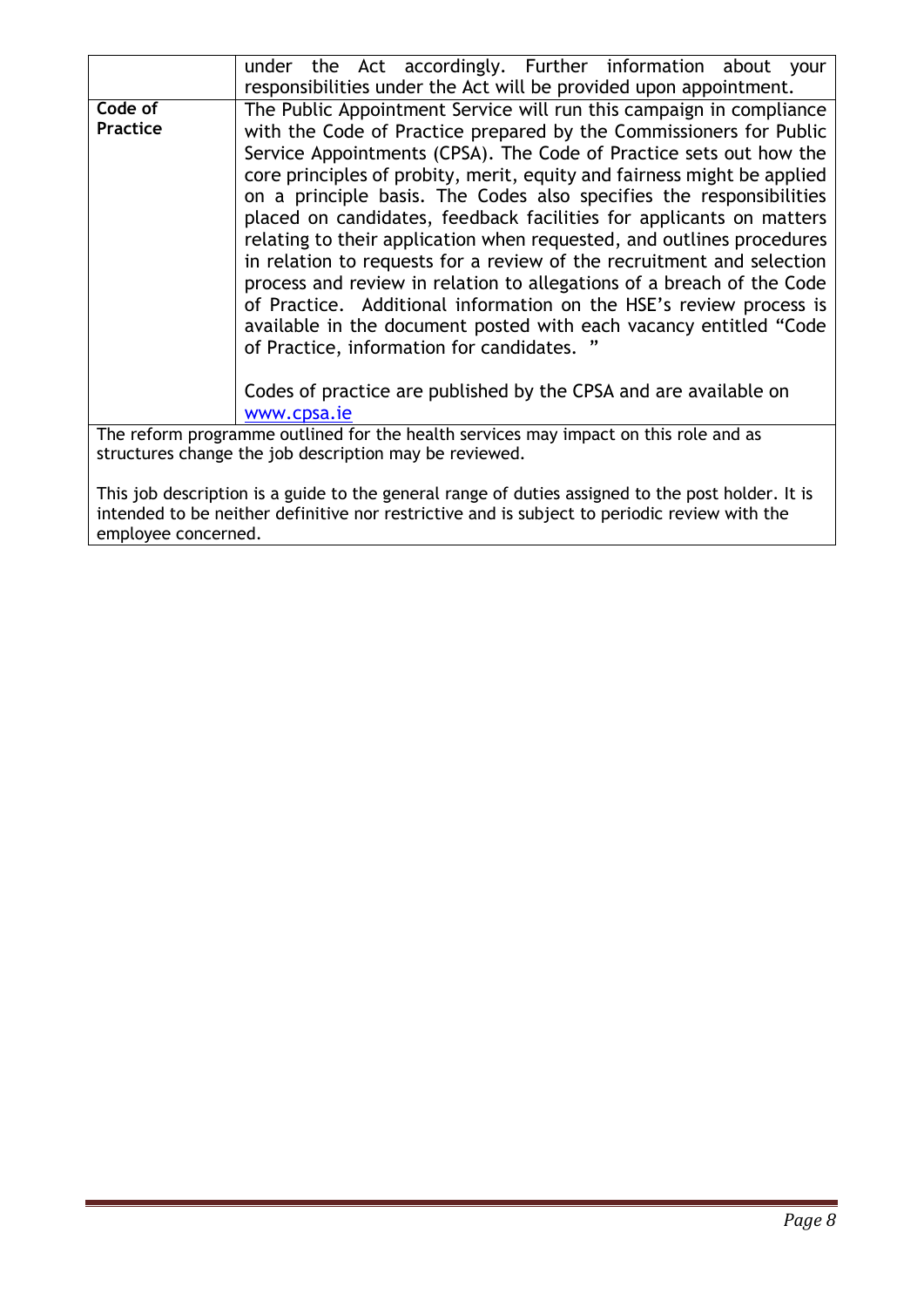## **Terms and Conditions of Employment Temporary Consultant Physician**

| <b>Tenure</b>       | The appointment is whole-time, temporary and pensionable<br>Appointment as an employee of the Health Service Executive is governed by the<br>Health Act 2004 and the Public Service Management (Recruitment and<br>Appointment) Act 2004.<br>A panel may be formed from which other permanent vacancies for Consultant<br>in Medicine at St. John's Hospital, Limerick for 39 hours per week may be filled                                                                                                                                                                 |
|---------------------|----------------------------------------------------------------------------------------------------------------------------------------------------------------------------------------------------------------------------------------------------------------------------------------------------------------------------------------------------------------------------------------------------------------------------------------------------------------------------------------------------------------------------------------------------------------------------|
| Remuneration        | The annual salary will be as set out in the Consultant Contract 2008 (as per<br>standard text issued by the HSE) for Contract Type B:<br>Medical Consultants Salary Scales from 1 <sup>st</sup> September 2019 - New Entrant<br>(Clinicians) from 1 <sup>st</sup> October 2012 <sup>*</sup> who are parties to the Haddington Road<br>Agreement:<br><b>SALARY SCALE</b><br>€133,128 €137,866 €144,409 €147,793 €152,307 €156,832 €161,395                                                                                                                                  |
|                     | €168,238 €175,082<br>Note:<br>*Consultants taking up posts under these scales may benefit from incremental<br>credit up to the $6th$ point<br>Serving Consultants moving from permanent posts are allowed to retain their<br>existing salary scales (Applicants who are currently in permanent<br>employment as a Consultant in the Irish public health system on a salary<br>scale other than that applicable from 1st October 2012 retain eligibility for<br>payment under that scale if appointed to this post)                                                         |
| <b>Working Week</b> | The standard working week applying to the post is: 39 hours per week                                                                                                                                                                                                                                                                                                                                                                                                                                                                                                       |
| <b>Annual Leave</b> | The annual leave associated with the post is: 30 Working Days per annum and<br>as determined by the Organisation of Working Time Act 1997                                                                                                                                                                                                                                                                                                                                                                                                                                  |
| Superannuation      | This is a pensionable position within the HSE. The successful candidate will<br>upon appointment become a member of the appropriate pension scheme.<br>Please be advised that pension scheme membership will be notified within the<br>contract of employment.<br>Members of pre-existing pension schemes who transferred to the HSE on 1st<br>January 2005 pursuant to Section 60 of the Health Act 2004 are entitled to<br>superannuation benefit terms under the HSE Scheme which are no less<br>favourable to those to which they were entitled at 31st December 2004. |
| <b>Probation</b>    | Every appointment of a person who is not already an officer of the Health Service<br>Executive or of a Local Authority shall be subject to a probationary period of 12<br>months as stipulated in the Department of Health Circular No.10/71.                                                                                                                                                                                                                                                                                                                              |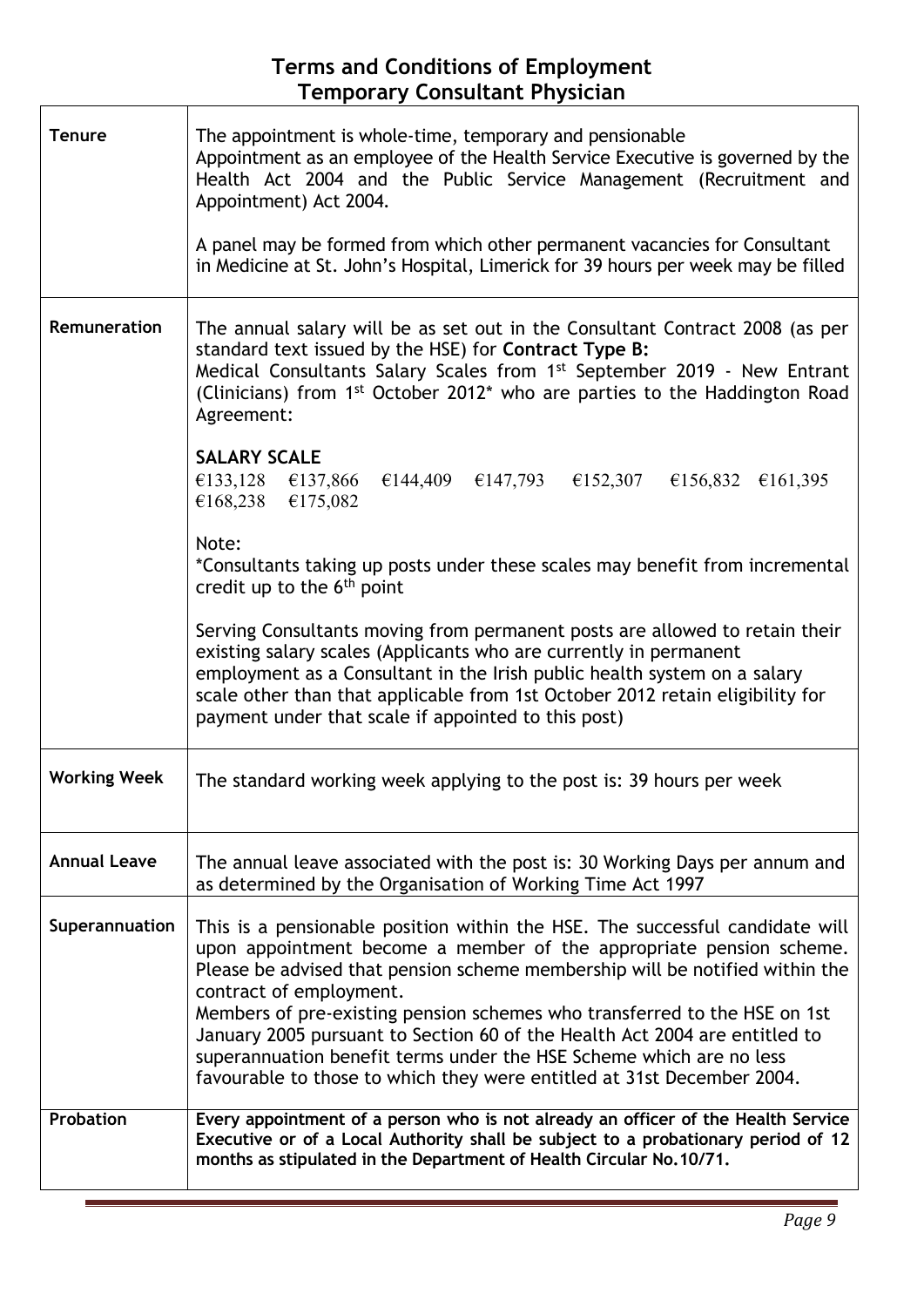| Protection of<br><b>Persons</b><br><b>Reporting Child</b><br>Abuse Act 1998                                            | As this post is one of those designated under the Protection of Persons<br>Reporting Child Abuse Act 1998, appointment to this post appoints one as a<br>designated officer in accordance with Section 2 of the Act. You will remain a<br>designated officer for the duration of your appointment to your current post or<br>for the duration of your appointment to such other post as is included in the<br>categories specified in the Ministerial Direction. You will receive full<br>information on your responsibilities under the Act on appointment.                                                                                                                           |
|------------------------------------------------------------------------------------------------------------------------|----------------------------------------------------------------------------------------------------------------------------------------------------------------------------------------------------------------------------------------------------------------------------------------------------------------------------------------------------------------------------------------------------------------------------------------------------------------------------------------------------------------------------------------------------------------------------------------------------------------------------------------------------------------------------------------|
| Infection<br>Control                                                                                                   | All HSE Employees must have a working knowledge of HIQA Standards as they<br>apply to the role for example, Standards for Healthcare, National Standards<br>for the Prevention and Control of Healthcare Associated Infections, Hygiene<br>Standards etc.                                                                                                                                                                                                                                                                                                                                                                                                                              |
| <b>Ethics in Public</b><br>Office 1995 and<br>2001<br><b>Positions</b>                                                 | Positions remunerated at or above the minimum point of the Grade VIII salary<br>scale ( $\epsilon$ 65,812 as at 01.04.2017) are designated positions under Section 18<br>of the Ethics in Public Office Act 1995. Any person appointed to a designated<br>position must comply with the requirements of the Ethics in Public Office<br>Acts 1995 and 2001 as outlined below;                                                                                                                                                                                                                                                                                                           |
| remunerated at<br>or above the<br>minimum point<br>of the Grade VIII<br>salary scale<br>$(E65, 812$ as at<br>01.04.17) | A) In accordance with Section 18 of the Ethics in Public Office Act 1995, a<br>person holding such a post is required to prepare and furnish an annual<br>statement of any interests which could materially influence the performance<br>of the official functions of the post. This annual statement of interest should<br>be submitted to the Chief Executive Officer not later than 31st January in<br>the following year.                                                                                                                                                                                                                                                          |
|                                                                                                                        | B) In addition to the annual statement, a person holding such a post is<br>required, whenever they are performing a function as an employee of the<br>HSE and have actual knowledge, or a connected person, has a material<br>interest in a matter to which the function relates, provide at the time a<br>statement of the facts of that interest. A person holding such a post should<br>provide such statement to the Chief Executive Officer. The function in<br>question cannot be performed unless there are compelling reasons to do so<br>and, if this is the case, those compelling reasons must be stated in writing<br>and must be provided to the Chief Executive Officer. |
| <b>Positions</b><br>remunerated at                                                                                     | C) A person holding such a post is required under the Ethics in Public Office<br>Acts 1995 and 2001 to act in accordance with any guidelines or advice<br>published or given by the Standards in Public Office Commission. Guidelines<br>for public servants on compliance with the provisions of the Ethics in Public<br>Office Acts 1995 and 2001 are available on the Standards Commission's<br>website http://www.sipo.gov.ie/                                                                                                                                                                                                                                                     |
| above<br>or<br>€162,867 at 1<br>April 2018.                                                                            | Positions remunerated at or above €162,867 as at 1st April 2018 are<br>designated positions under the Ethics in Public Office Acts 1995 and 2001.                                                                                                                                                                                                                                                                                                                                                                                                                                                                                                                                      |
|                                                                                                                        | In accordance with Section 18 of the Ethics in Public Office Act 1995, a<br>person holding such a post is required to prepare and furnish an annual<br>statement of any interests which could materially influence the performance<br>of the official functions of the post. This annual statement of interest should<br>be submitted to the Chief Executive Officer not later than 31st January in<br>the following year. In addition to the annual statement, a person holding<br>such a post is required, whenever they are performing a function as an<br>employee of the HSE and have actual knowledge, or a connected person, has                                                |